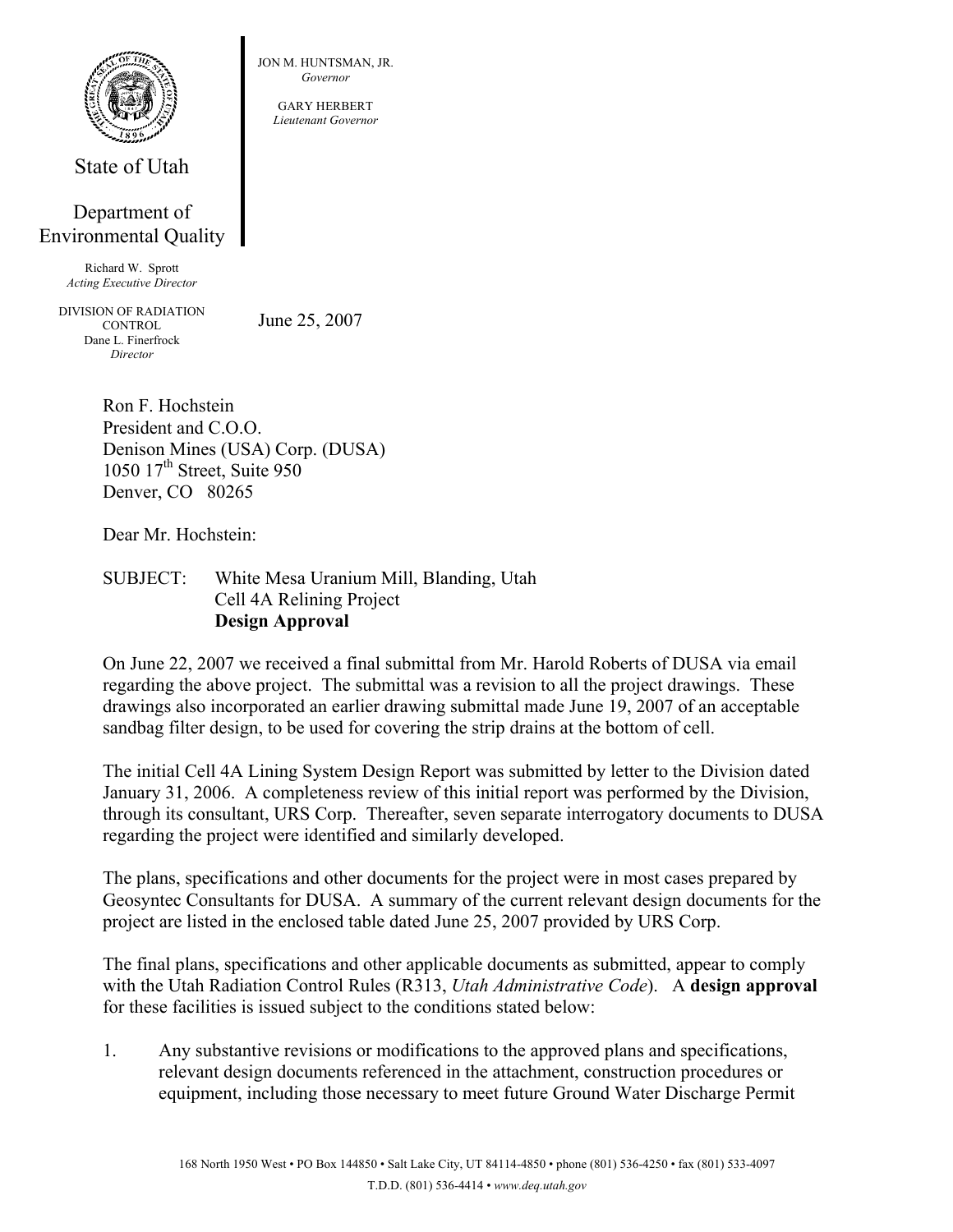> requirements, must be submitted for review and Executive Secretary approval, before the construction or implementation thereof.

- 2. The new facilities may not be placed in service, until after:
	- a. The current Ground Water Discharge Permit has been modified, opened to public comment, comments resolved, then re-issued.
	- b. An updated surety cost estimate for reclamation and decommissioning for the new facilities, including necessary environmental closure monitoring during the reclamation and decommissioning of Cell 4A, has been submitted and approved.
	- c. A corresponding amount for the above has been added to the surety financial instrument and approved by the Division of Radiation Control (DRC).
	- d. The Division has made a final inspection, and has authorized in writing to place the constructed facilities in service.
- 3. Prior to final DRC inspection, an operation and maintenance (O&M) manual for the new facilities must be submitted and approved. The manual must include, but not be limited to:
	- a. Essential operation and maintenance procedures for the new facilities. This shall include, e.g. important operational sequences, transporting methods, equipment operation, maintenance, safety, and emergency procedures.
	- b. The proper operation, monitoring, and evaluation of:
		- (1). the leak detection system,
		- (2). the slimes drainage system, and
		- (3). the freeboard limits on the dikes.
	- c. Actions for successful prevention of pond overflow. Planned effort must be made to properly manage and apply volume inventory controls to prevent overflow events from occurring. These efforts must be described in the operations and maintenance manual.
- 4. As discussed in the DRC letter to DUSA dated May 2, 2007, DUSA must complete the GCL hydration demonstration project. DUSA may not begin the use of the cell until the new liner GCL hydration level is at a minimum of 140 percent.
- 5. DUSA acknowledges that constructing any facilities under this design approval without first receiving a Ground Water Discharge Permit presents a risk, as the permit could require additional modifications to the facilities constructed under this approval.
- 6. DUSA will provide the design, construction, quality assurance/quality control, and all other project management or supervision to ensure compliance with the approved plans and specifications. Prior to final DRC inspection, DUSA will submit a final As-Built Report. The report will include a set of record drawings of the completed construction as well as a written certification by a Registered Professional Engineer licensed to practice in the state of Utah, attesting that the newly constructed facilities meet the requirements of the approved plans and specifications.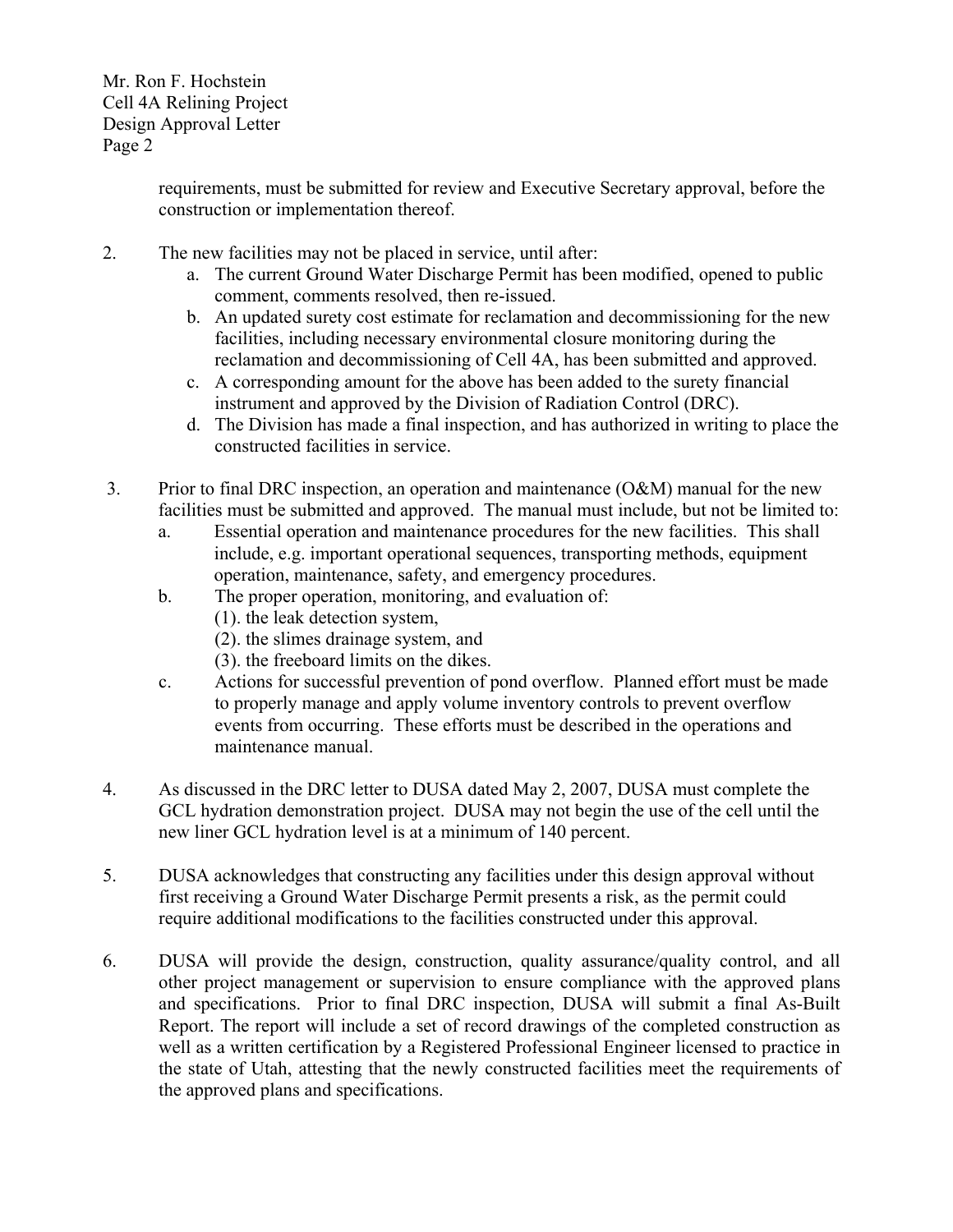7. This Design Approval will expire one year from the issue date above, unless substantial progress is made in constructing the approved facilities, or plans and specifications are submitted and this Approval is reissued. This provision allows the Division to administer the re-issuance of approvals based on the current best available technology (BAT). This Approval does not constitute any waiver to comply with other applicable local requirements.

## General Project Description:

This project is for relining former existing tailings Cell No. 4A, at the White Mesa Uranium Mill. The mill is located in south central San Juan County, approximately six miles south of Blanding, Utah, on U.S. Highway 191. The newly relined cell is to receive processed milled tailings from the White Mesa Uranium Mill.

The primary design criteria for this project is *Utah Administrative Code,* Rule R313-24, titled *Uranium Mills and Source Material Mill Tailings Disposal Facility Requirements,* which includes by reference appropriate sections of 10 CFR 40, titled, *Domestic Licensing of Source Material,*  and 10 CFR 40 Appendix A titled, *Criteria Relating to the Operation of Uranium Mills and the Disposition of Tailings or Wastes Produced by the Extraction or Concentration of Source Material from Ores Processed Primarily for their Source Material Content*.

Detailed review of the various items in the above design criteria can be found in the electronic record of exchanges of interrogatories, comments and responses between the Division and DUSA. The goal of the referenced design criteria above is to have long term facility features designed to be reliably functional for 200 to 1,000-years. Some of this criteria specifically addressed in the exchanges above include the cell's protection from precipitation, floods, wind, and earthquake stability.

The cell has dikes above existing adjacent exterior ground on all four sides, and is roughly 46-feet in depth from the top of the dike to the lowest point on the bottom. The bottom of the cell varies in depth below the original grade between roughly 25 and 35 feet. The bottom area is about 28 acres. The cell is shaped at the top and bottom as nearly concentric quadrilaterals of varying side dimensions. According to company estimates, the volumetric capacity of the new cell is roughly 1.6 million cubic yards with a 3-foot freeboard. The bottom of the cell is graded to the southwest, which is the lowest point in the cell.

The cell lining system consists of, beginning at the bottom, a compacted soil cover over existing subgrade soils or covering the bedrock, a manufactured geosynthetic clay liner (GCL) which is 0.2-inch bentonite soil centered and stitched between two geotextile layers. The GCL has a hydraulic conductivity of 1 X  $10^{-9}$  cm/second and is routinely estimated at 10-foot depth equivalent to 2-feet of compacted clay liner at  $1 \times 10^{-7}$  cm/second. The GCL is to be hydrated to a minimum of 140%, as that level of hydration and above gives the subsurface maximum protection from acidic water infiltration through a GCL.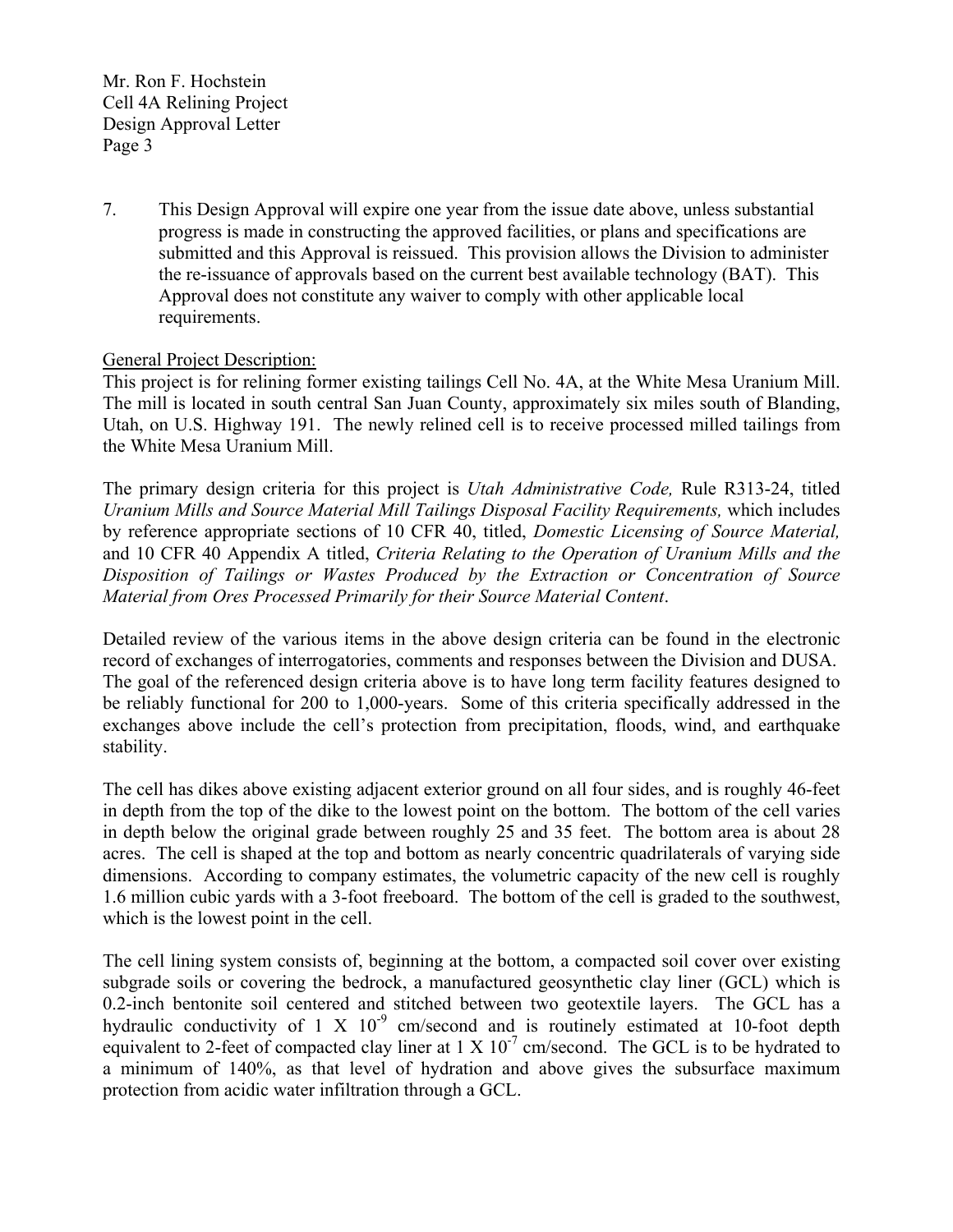As mentioned earlier, in a condition for this approval, a separate demonstration project is required for the GCL liner. This test is in the bottom of the cell. A specified separate GCL test pad is to be installed to determine the duration the GCL needs to attain acceptable hydration. The GCL must attain at least 140% hydration prior to bringing the cell into operational status. The GCL is covered by a 60-mil smooth HDPE liner. Above this liner there will be a geonet grid layer, and finally, the geonet is covered by another 60-mil smooth HDPE liner.

A leak detection system (LDS) is incorporated into this design by use of a geonet. The geonet layer will be contiguous throughout the entire cell and anchorage trench. The geonet allows any leakage through the uppermost liner a flow path to drain down to a sump and leakage monitoring structure in the southwest corner of the cell.

Slimes drain (SD) collection system. Placed on the top liner, a pipe-like collection system for conveying drainage from the tailings is to be laid out in a herringbone design on the cell bottom. SD laterals will connect to a SD 4-inch diameter PVC diagonal header. The laterals are to be installed at 50-foot centers throughout the cell bottom. These laterals are specified to be "Multi-Flow Drainage Systems strip-drains." The strip-drains are a prefabricated two-part geocomposite drain with a polymer drainage strip core surrounded by non-woven filter fabric. These type drains are used for subsurface water collection. These drains will be ballasted from movement, and protected from fines plugging by sandbags covering them continuously along the drains. The sand specified for the bags is specifically designed to filter out fine particles from plugging the strip drain fabric.

The strip-drains manifold into a central SD header, as the spine of the herringbone design. The header system consists of a geotextile as a cushion placed on the upper liner then a 4-inch PVC header pipe surrounded by drain gravel in a triangular window, 2-feet deep and 2-feet wide. The gravel will be covered by a woven geotextile. The upper geotextile will be ballasted by gravel bags at 10-feet on-center, both sides.

Both the LDS and SD systems are to convey drainage to a dual, but separate sump system at the southwest corner of the pond. Each system will have an 18-inch perforated pipe placed horizontally at the bottom of each sump, surrounded by drainage gravel. Both systems will have an 18-inch observation pipe or port, rising from the sump pipes at the slope of the embankment to above the top of the dike in the southwest corner of the cell. The SD sump will have the top of gravel covered by geo-textile, and the complete lining system below it, whereas the LDS sump will have the GCL and the lower HDPE below the pipe, and the remaining lining system enclosed above the sump.

Three 20-foot wide splash pads will be constructed on the north dike, to allow filling of the cell with tailings in slurry, without damaging the uppermost HDPE membrane. These pads will consist of an additional layer of 60-mil HDPE membrane. The pads will extend from the top of the dike, under the inlet pipe along the top, down the embankment, then five-feet beyond the toe